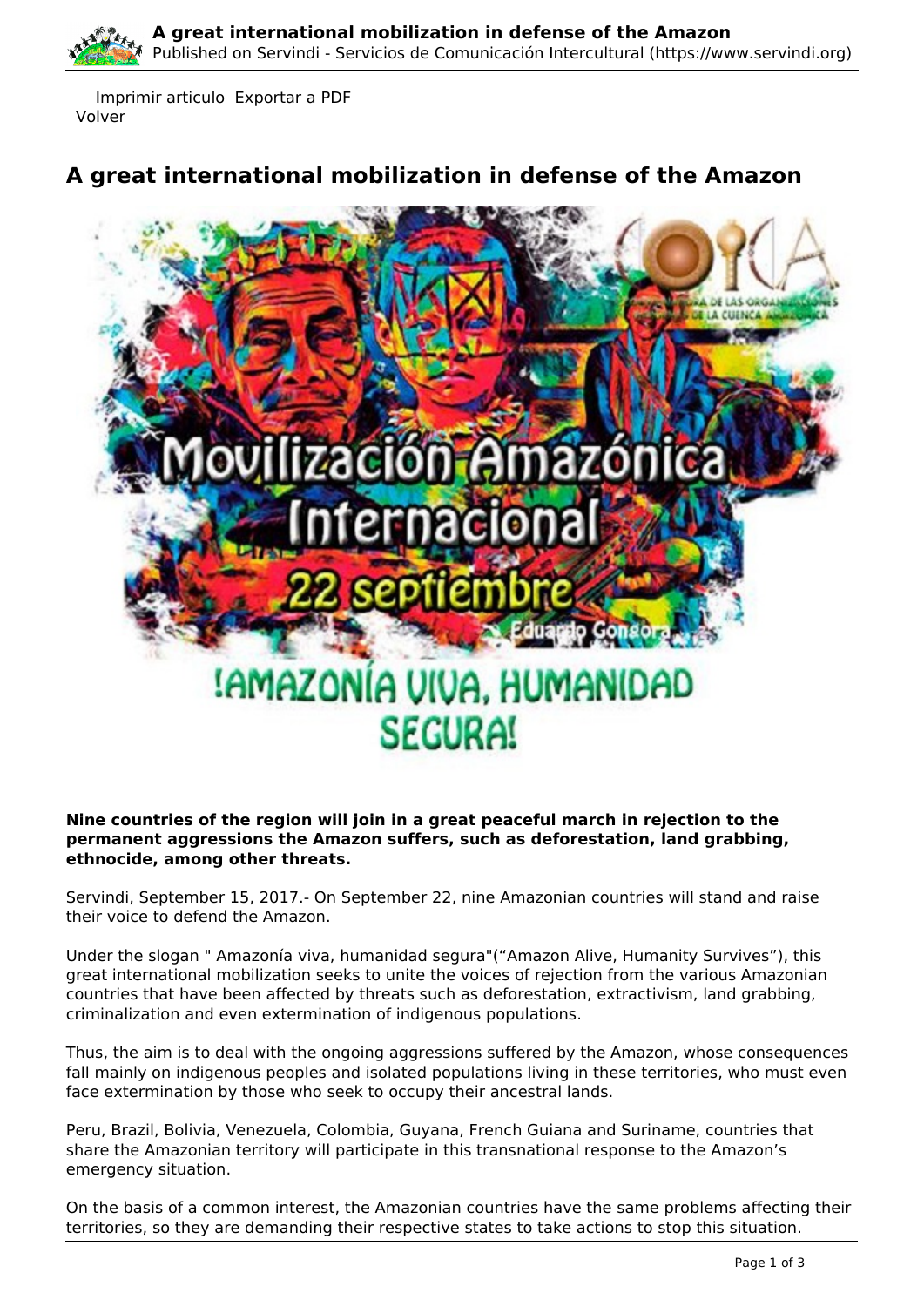

## **Actions in Peru**

On September 22 activities will be carried out from various cities such as Bogotá and Leticia (Colombia); Santa Cruz and La Paz (Bolivia); Quito, (Ecuador); among others, in the context of the great Amazonian mobilization.

In Lima, Peru, at 2 pm, a sit-in will be held in front of the Ministry of Economy and Finance. This action will aim to allocate public budget to protect the forests and the Amazon.

Then, the mobilization will be directed towards the Chinese embassy, which gathers large international investments in extractive activities.

Although indigenous peoples are the most affected by these threats, this transnational action seeks the involvement of civil society in general with the same emphasis, since the Amazonian defense concerns all.

It should be noted that this measure is led by the Coordinator of the Indigenous Organizations of the Amazon Basin (COICA, in Spanish), and it is coordinated with the Inter-Ethnic Association of Peruvian Forest Development (AIDESEP, in Spanish) in Peru.

URL: [https://www.servindi.org/actualidad-noticias/11/09/2017/movilizacion-internacionalpor-defensa](https://www.servindi.org/actualidad-noticias/11/09/2017/movilizacion-internacionalpor-defensa-de-la-amazonia)[de-la-amazonia](https://www.servindi.org/actualidad-noticias/11/09/2017/movilizacion-internacionalpor-defensa-de-la-amazonia) [1]

#### **Enlaces**

[1] <https://www.servindi.org/etiqueta/amazonia> [2]

[2] <https://www.servindi.org/etiqueta/etnocidio> [3]

[3] <https://www.servindi.org/tags/gran-marcha-amazonica> [4]

**Tags relacionados:** [Amazon](https://www.servindi.org/etiqueta/amazon) [5] [deforestation](https://www.servindi.org/tags/deforestation) [6] [mobilization](https://www.servindi.org/tags/mobilization) [7]

[climate](https://www.servindi.org/etiqueta/climate) [8] **Valoración:** 0

Sin votos (todavía)

 **Source URL:** https://www.servindi.org/actualidad-articles-english/15/09/2017/great-internationalmobilization-defense-amazon

## **Links**

[1] https://www.servindi.org/actualidad-noticias/11/09/2017/movilizacion-internacionalpor-defensade-la-amazonia

[2] https://www.servindi.org/etiqueta/amazonia

[3] https://www.servindi.org/etiqueta/etnocidio

[4] https://www.servindi.org/tags/gran-marcha-amazonica

[5] https://www.servindi.org/etiqueta/amazon

- [6] https://www.servindi.org/tags/deforestation
- [7] https://www.servindi.org/tags/mobilization